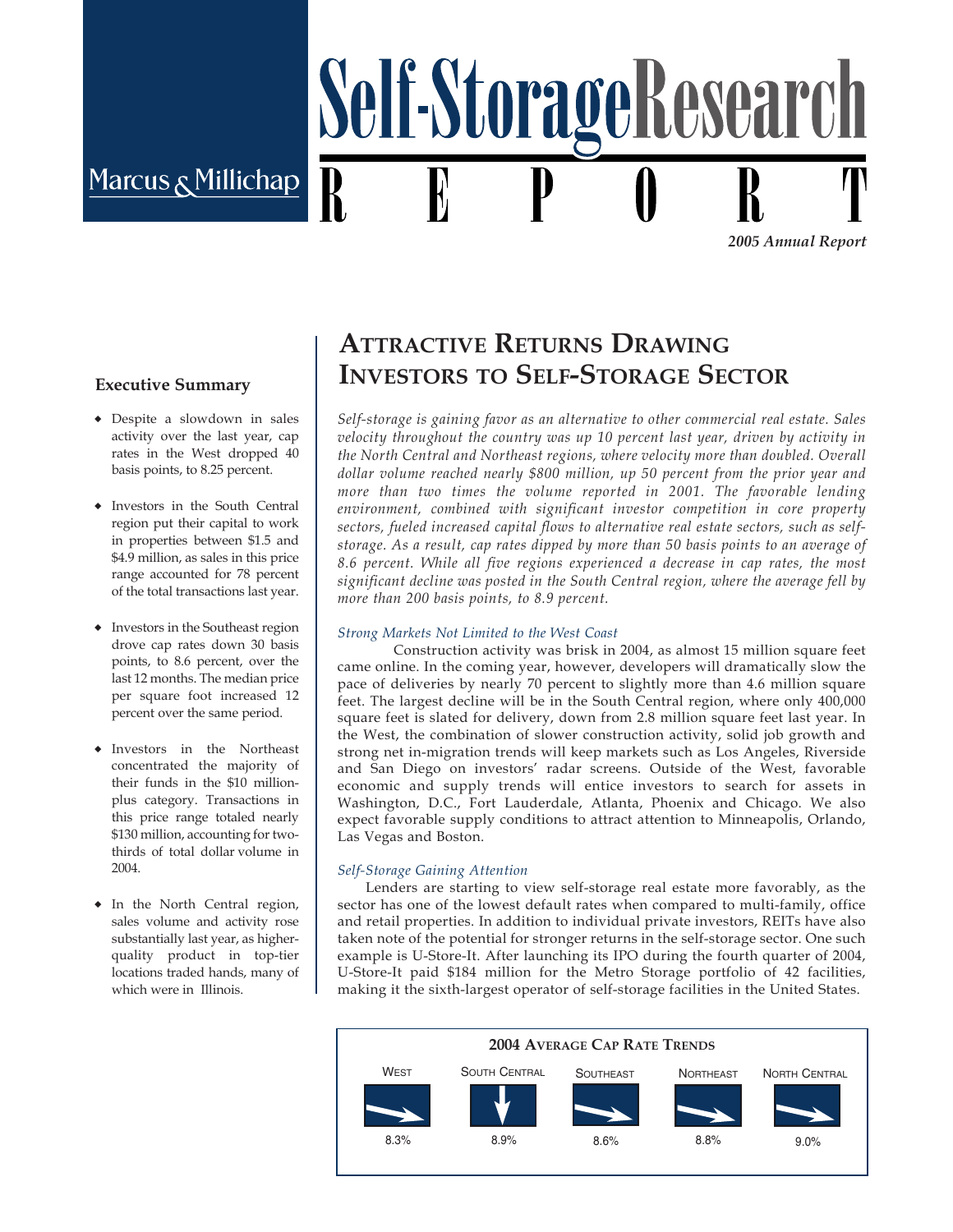

### *West*

Following a decline in investment activity last year, selfstorage transaction velocity in the West is forecast to rise this year. In 2004, many owners elected to hold properties due to the significant rent growth they were able to achieve, but with a year of strong NOI growth under their belts and interest rates forecast to rise, many are expected to begin offering properties for sale. Markets such as Los Angeles, San Diego and Riverside had very little construction over the last few years. This, combined with strong demand for self-storage product, and positive demographic and economic trends, will make these markets top performers. Even metros that have experienced high levels of construction in recent years, including Phoenix and Las Vegas, will attract investors as strong job growth and in-migration overshadow temporary supply issues.

In 2005, the greatest challenges facing investors in the West are saturation and competition. Fortunately, construction is forecast to fall by approximately 66 percent. Developers delivered large quantities of rentable square footage in recent years in states such as Arizona, Oregon, Colorado, Nevada, Washington and Utah, dampening improvement in market fundamentals. In 2004, the region registered a 110 basis point increase in occupancy to 86.6 percent, driven largely by properties in the Rocky Mountain States. The increase in occupancy allowed owners to achieve healthy rent growth, thereby further increasing NOIs. The West boasts the highest rents and posted the strongest growth in the nation last year, with 10x10 units now commanding more than \$126 per month.

### *South Central*

A decline in construction activity for the South Central region will aid operators in increasing occupancy in 2005. Last year, occupancy for South Central properties remained the lowest in the nation at 83.9 percent. This did not, however, dampen investor demand for self-storage product in the region. Total dollar volume climbed 64 percent to \$55 million, and the median price per square foot rose 54 percent to \$44.



Increased demand for properties was generated by the ability of operators to provide better returns. Property owners were able to increase per-unit rents by 5.3 percent over the last year, to an average of \$56.97 per month. The strongest growth was among 10x10 units, which registered an increase of 6.2 percent to \$53.82 per square foot, following a decline of 2.2 percent the previous year. In addition, 69 percent of facilities in the South Central region reach 70 percent occupancy within the first 18 months of opening, the highest mark in the nation.

While development activity is on the decline, the South Central region will continue to battle the abundance of supply added in recent years. Within a five-mile radius, the number of competitors increased 43 percent to 10, while construction climbed to 1.5 facilities within a five-mile radius, up from one facility the previous year. We expect, however, that MSAs such as Dallas-Fort Worth will overcome supply issues with strong net in-migration and job growth. In fact, the Dallas area is expected to be one of the leading metro areas in net in-migration this year, as more than 42,000 new residents call the market home. Houston will also counter supply issues with strong demographic and job growth.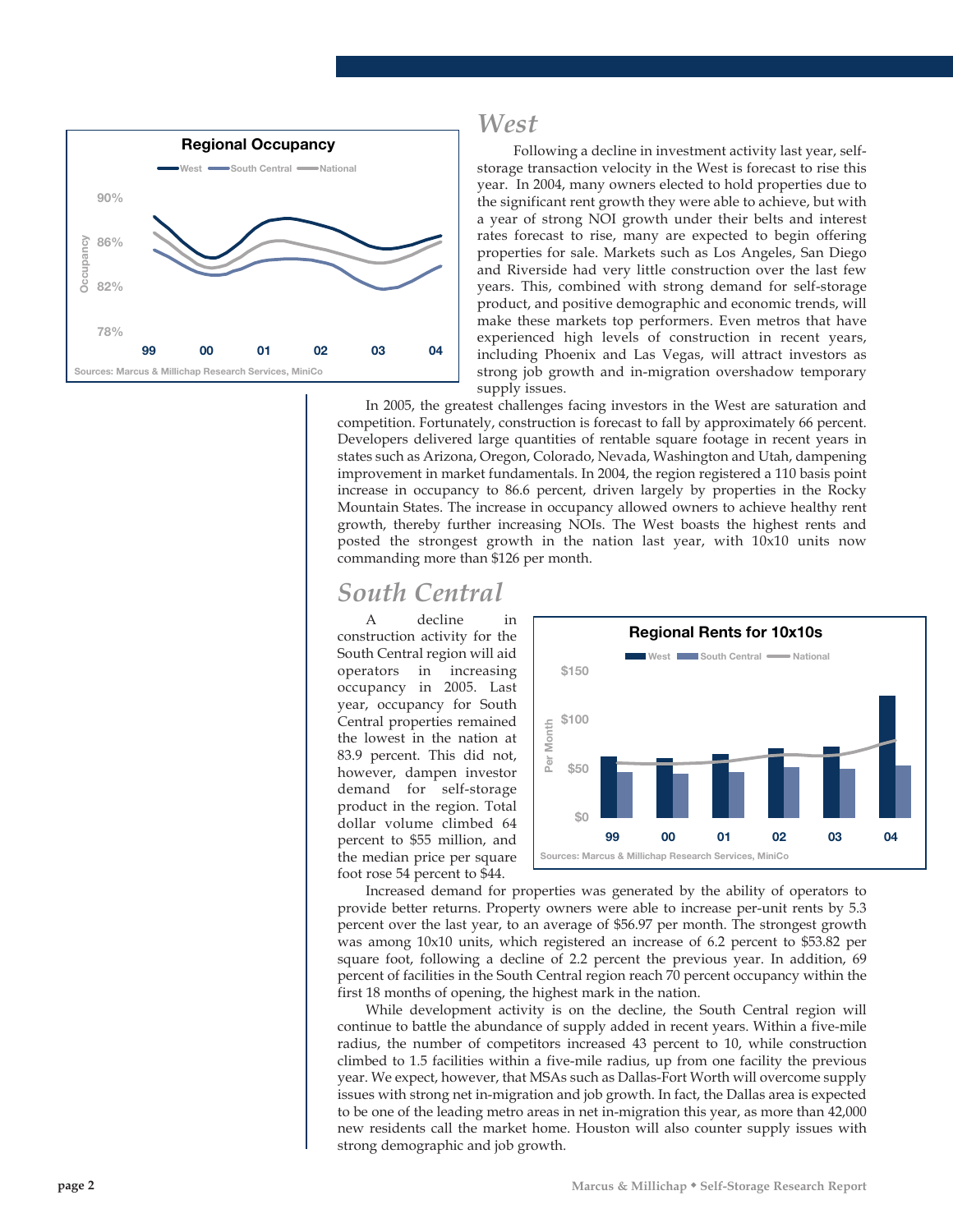### *Southeast*

The Southeast will continue to be one of the strongest performing regions, as several MSAs in the area are projected to register above-average job and population growth in 2005. Fort Lauderdale is forecast to post the second-highest job growth in



the country this year, in addition to leading the nation in single-family home permits. Fort Lauderdale's hot housing market, combined with job growth and its current low supply of rentable square footage, will make the MSA one of the leading markets for self-storage investment in 2005.

Investment activity is forecast to remain at high levels in the Southeast. Markets such as Washington, D.C., and Atlanta will remain attractive to investors, as both will boast strong job and population gains, and have compelling supply constraints. Developers brought less than 5 million square feet to market in the Southeast in 2004 and are only projected to complete 1.8 million square feet this year. Occupancy improved by 250 basis points in 2004 to 88.3 percent, and rents experienced the fourth consecutive year of growth, rising 1.8 percent.

Orlando and West Palm Beach will boast strong fundamentals in 2005. Orlando's supply is on par with its population, which along with nation-leading job growth of 4.6 percent will lure investors. West Palm Beach is forecast to record employment growth of 4.3 percent and is considered undersupplied for self-storage, both factors that will aid operators in raising occupancy and rents over the next year. Investors seeking value in the region will focus their attention on Raleigh-Durham and Charlotte, in hopes that stronger economic and demographic fundamentals will alleviate any oversupply issues.

#### *Northeast*

Limited supply and relatively high cap rates spurred significant investment activity in the Northeast last year. Dollar volume surpassed the \$195 million mark – more than the total for the previous three years combined. The flurry of activity drove the median price per square foot up 32 percent to \$65, while cap rates declined by 90 basis points to 8.8 percent. The high cost of land and raw materials reduced developers' desire to build new facilities in most urban areas, benefiting owners of existing properties.

The Northeast had the highest occupancy in the country at year-end 2004, at 88.6 percent. Within the region, New England markets posted the strongest gains in

occupancy, with the overall rate jumping 500 basis points to 88.8 percent. Construction in the Northeast dropped by almost 1 million square feet last year and is forecast to decline further to 500,000 square feet in 2005. The region has the lowest number of competitors within a five-mile radius in the nation, and rents should start to trend upward over the next



12 to 24 months, after declining the last few years by as much as 16 percent due to high levels of construction activity. Markets such as New York, Boston, Providence and Northern New Jersey have a limited supply of rentable square footage per person, which will lead to higher occupancies, rising rents and a reduction in concessions.